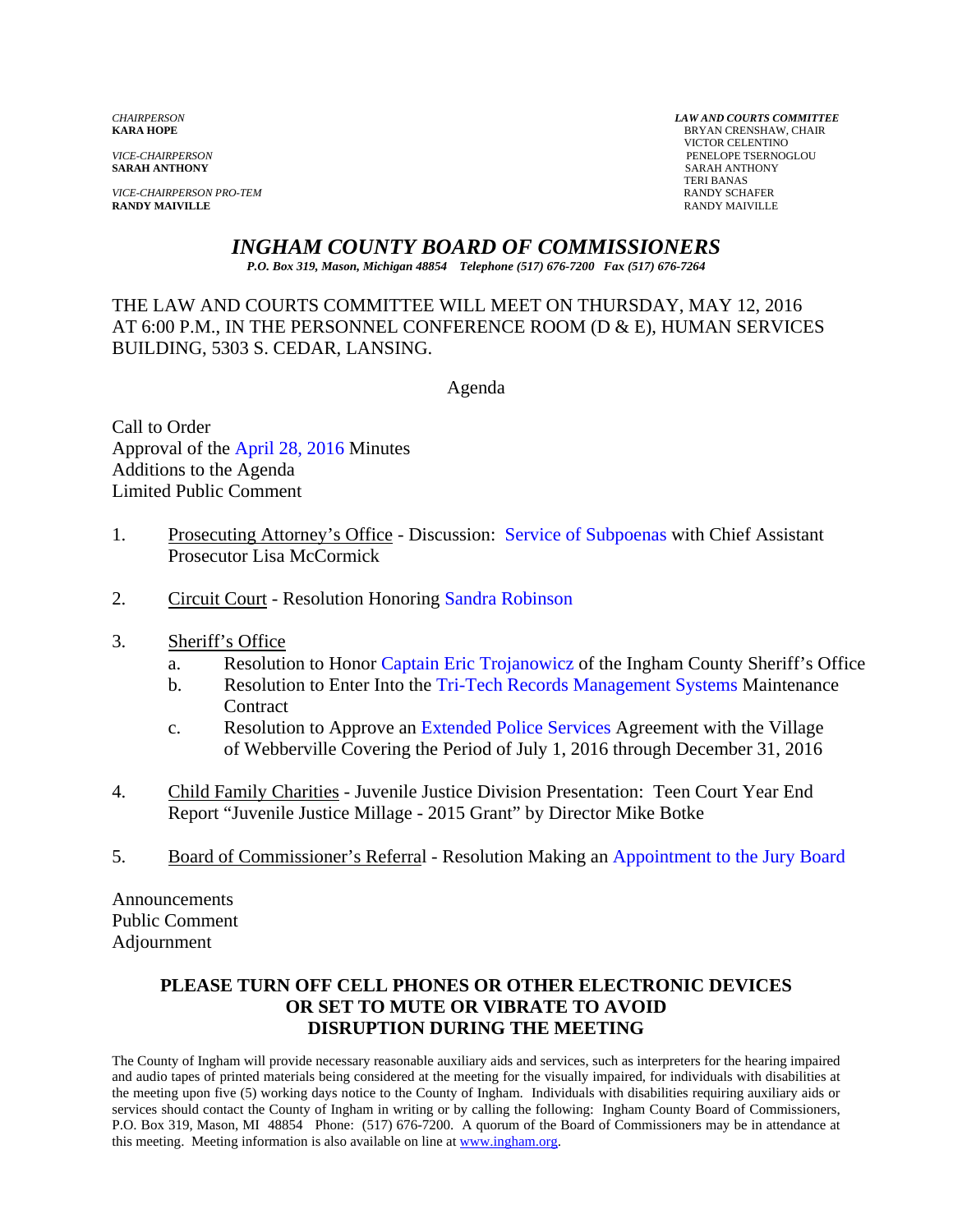### LAW & COURTS COMMITTEE April 28, 2016 Draft Minutes

<span id="page-1-0"></span>

| <b>Members Present:</b> | Celentino, Anthony (Arrived at 6:12), Banas, Maiville, Schafer, and<br>Tsernoglou |
|-------------------------|-----------------------------------------------------------------------------------|
| Members Absent:         | Crenshaw                                                                          |
| <b>Others Present:</b>  | John Neilsen, Rick Terrill, John Dinon, Greta Trice, Henry Rojas, and<br>others.  |

The meeting was called to order by Vice-Chairperson Celentino at 6:00 p.m. in Personnel Conference Room "D & E" of the Human Services Building, 5303 S. Cedar Street, Lansing, Michigan.

#### Approval of the April 14, 2016 Minutes

MOVED BY COMM. BANAS, SUPPORTED BY COMM. SCHAFER, TO APPROVE THE MINUTES OF THE APRIL 14, 2016 LAW & COURTS COMMITTEE MEETING.

THE MOTION CARRIED UNANIMOUSLY. Absent: Commissioners Anthony and Crenshaw.

Additions to the Agenda

None.

Limited Public Comment

None.

# MOVED BY COMM. MAIVILLE, SUPPORTED BY COMM. SCHAFER, TO APPROVE A CONSENT AGENDA CONSISTING OF THE FOLLOWING ACTION ITEMS:

- 1. Sheriff's Office Resolution to Authorize a Contract with FD Hayes to Install 20 Amp Outlets at the Ingham County Jail
- 2. Facilities Department
	- a. Resolution Authorizing an Agreement with Roger Donaldson, AIA, P.L.C. Architect to Perform Professional Design Services for a Storage Building to be Located at the Ingham County Family Center
	- b. Resolution Authorizing an Agreement with Straub Pettitt Yaste Architects for Architectural and Engineering Services for File Storage Room Expansion in the Probate Court Office

THE MOTION CARRIED UNANIMOUSLY. Absent: Commissioners Crenshaw and Anthony.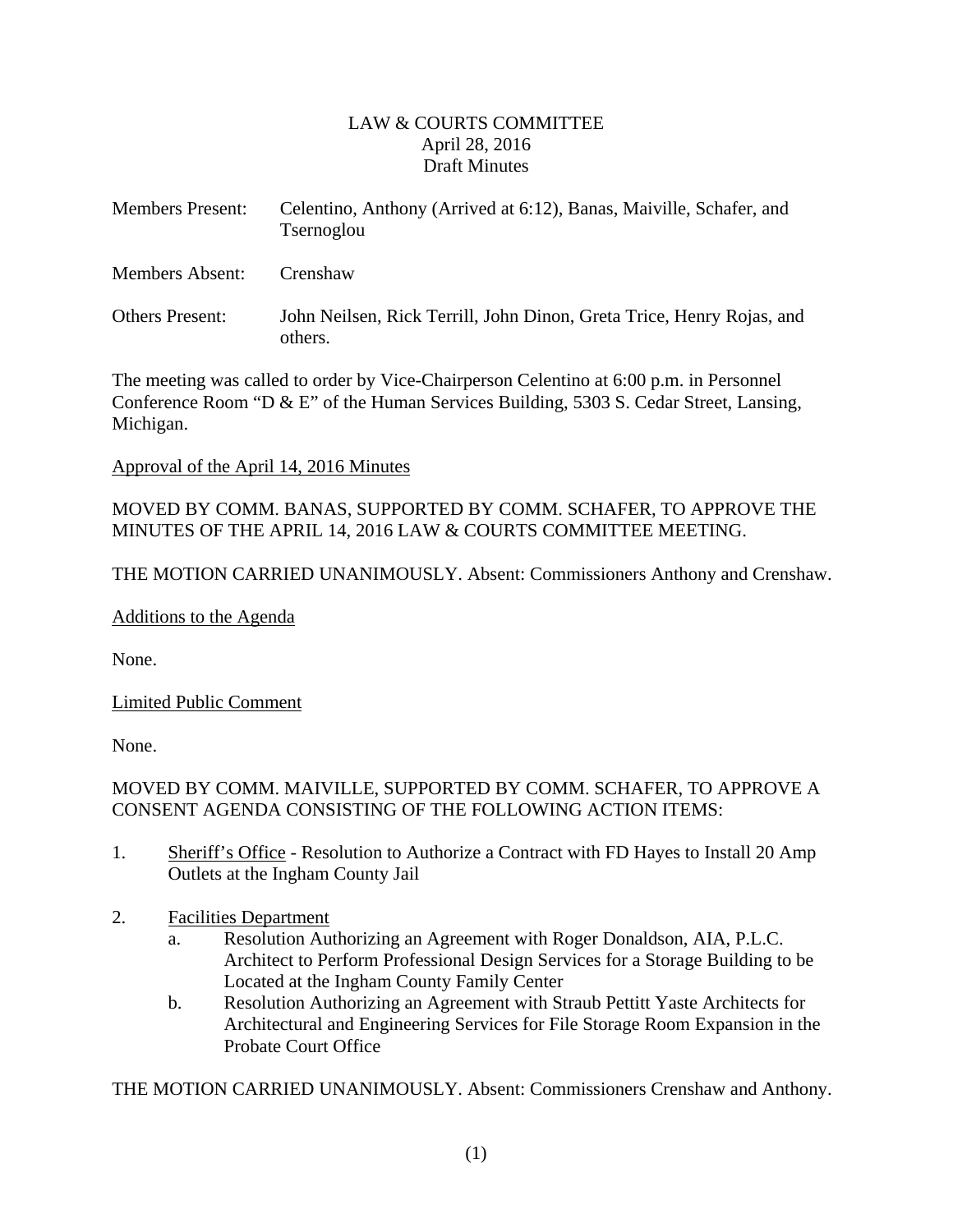THE MOTION TO APPROVE THE ITEMS ON THE CONSENT AGENDA CARRIED UNANIMOUSLY. Absent: Commissioners Crenshaw and Anthony.

Please note that later in the meeting, the Committee suspended the rules to allow Commissioner Anthony to vote on the consent agenda.

Commissioner Anthony voted in favor of the items on the consent agenda.

3. Controller's Office - Resolution Updating Various Fees for County Services

#### MOVED BY COMM. MAIVILLE, SUPPORTED BY COMM. TSERNOGLOU, TO APPROVE THE RESOLUTION UPDATING VARIOUS FEES FOR COUNTY SERVICES.

Commissioner Tsernoglou expressed concern regarding the daily boarding fee for individuals who could not afford it. She asked if there was a way to decrease it or offer a waiver.

Vice-Chairperson Celentino expressed concern regarding the price of the adoption fee.

John Dinon, Animal Control Director, stated that he planned to do a top-to-bottom examination of Animal Control fees. He further stated that Animal Control worked out payment plans for individuals who struggled to pay boarding fees. He stated that there were frequent events where animals could be adopted for reduced fees.

There was a discussion regarding the reduced adoption fees.

Commissioner Maiville asked what the revenue impact of freezing the boarding fees would be.

John Neilsen, Chief Deputy Controller, answered \$1,900.

There was a discussion regarding the increase in boarding fees.

# MOVED BY COMM. TSERNOGLOU, SUPPORTED BY COMM. BANAS, TO FREEZE THE BOARDING FEE AT THIRTY-THREE DOLLARS.

Commissioner Anthony arrived at 6:12 p.m.

Commissioner Banas stated that she felt the price was fair.

Commissioner Tsernoglou stated that her biggest concern was a situation in which an individual could not obtain their animal. She asked if there was a way to waive the fee.

Mr. Dinon stated that he was not allowed to waive board appointed fees unless he was directed to by the Board.

Commissioner Maiville asked what the average time frame was for the stay of an animal was.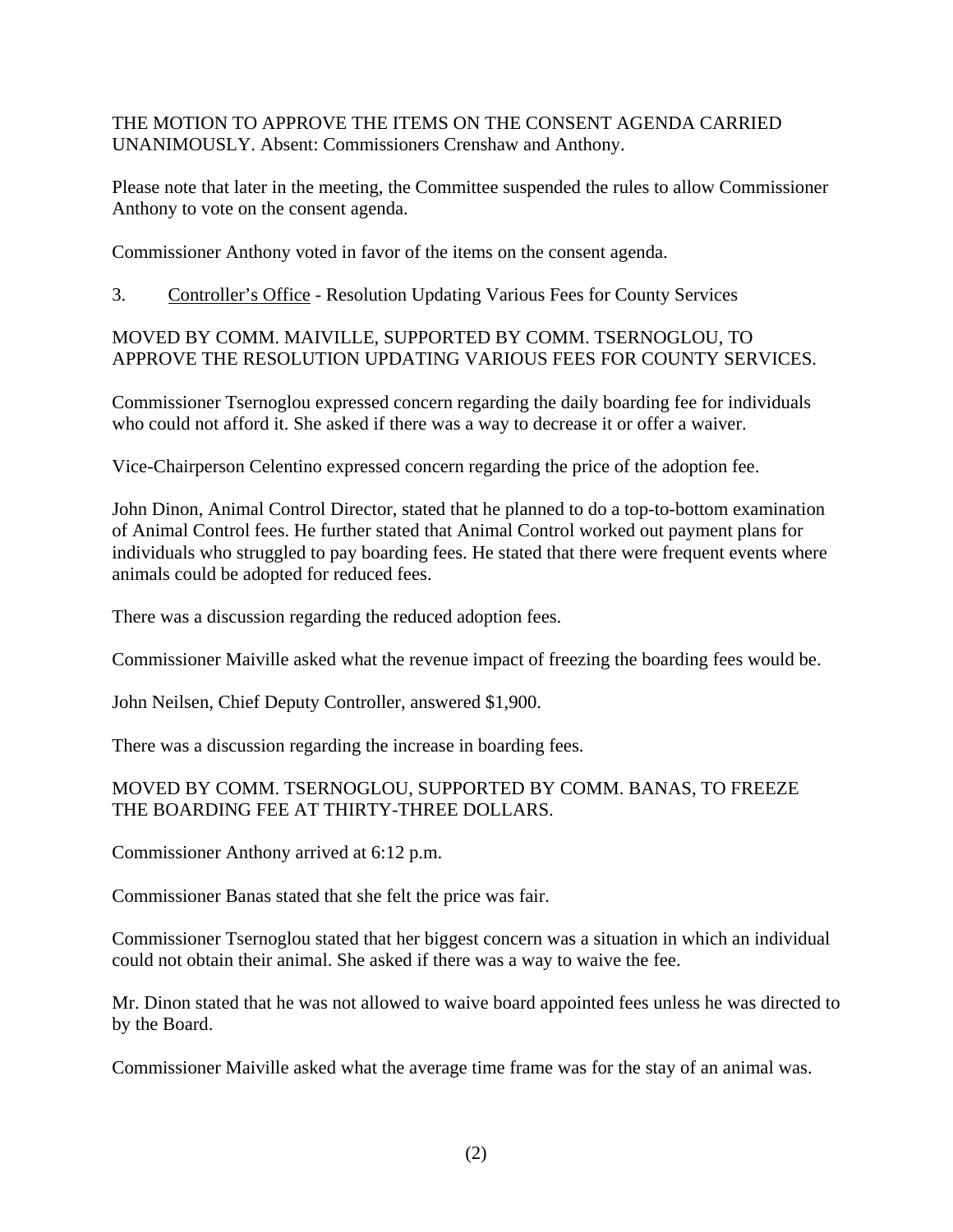Mr. Dinon answered that it was random.

Commissioner Tsernoglou stated that she would be comfortable changing her motion with a recommendation from Mr. Dinon after the completion of the study.

# COMM. TSERNOGLOU WITHDREW HER MOTION.

Commissioner Banas asked how many people were not able to redeem their pets because of the fees.

Mr. Dinon answered 10%-15% of animals impounded. He stated that the number of people who did their due diligence and could not pay the fees was small. He further stated that the Board could direct Animal Control to waive fees for certain circumstances.

Commissioner Schafer asked how many dogs were licensed.

Mr. Dinon answered that it was around 60%.

Commissioner Schafer stated that in some cases, some people should not have a pet or animal if they could not appropriate care for it. He further stated the shelter should not charge on days it was closed.

Mr. Dinon stated that his plan was to present the data during the fee discussion for 2017.

Commissioner Schafer stated that it would be interesting to see what revenue would be lost if there were no fees for days the shelter was not open.

Mr. Neilsen stated that there would still be expenses for the caring and feeding of the Animals when the shelter was closed.

Commissioner Anthony suggested additional analysis after the Animal Control was built to see how the new building affected fees.

THE MOTION CARRIED UNANIMOUSLY. Absent: Commissioner Crenshaw.

MOVED BY COMM. SCHAFER, SUPPORTED BY COMM. MAIVILLE, TO SUSPEND THE RULES AND ALLOW COMM. ANTHONY TO VOTE ON THE CONSENT AGENDA FOR WHICH SHE WAS ABSENT.

THE MOTION CARRIED UNANIMOUSLY. Absent: Commissioner Crenshaw.

4. Resolution Services Center of Central Michigan (RSCCM) - Juvenile Justice Millage Community Agency Presentation by Executive Director Greta Trice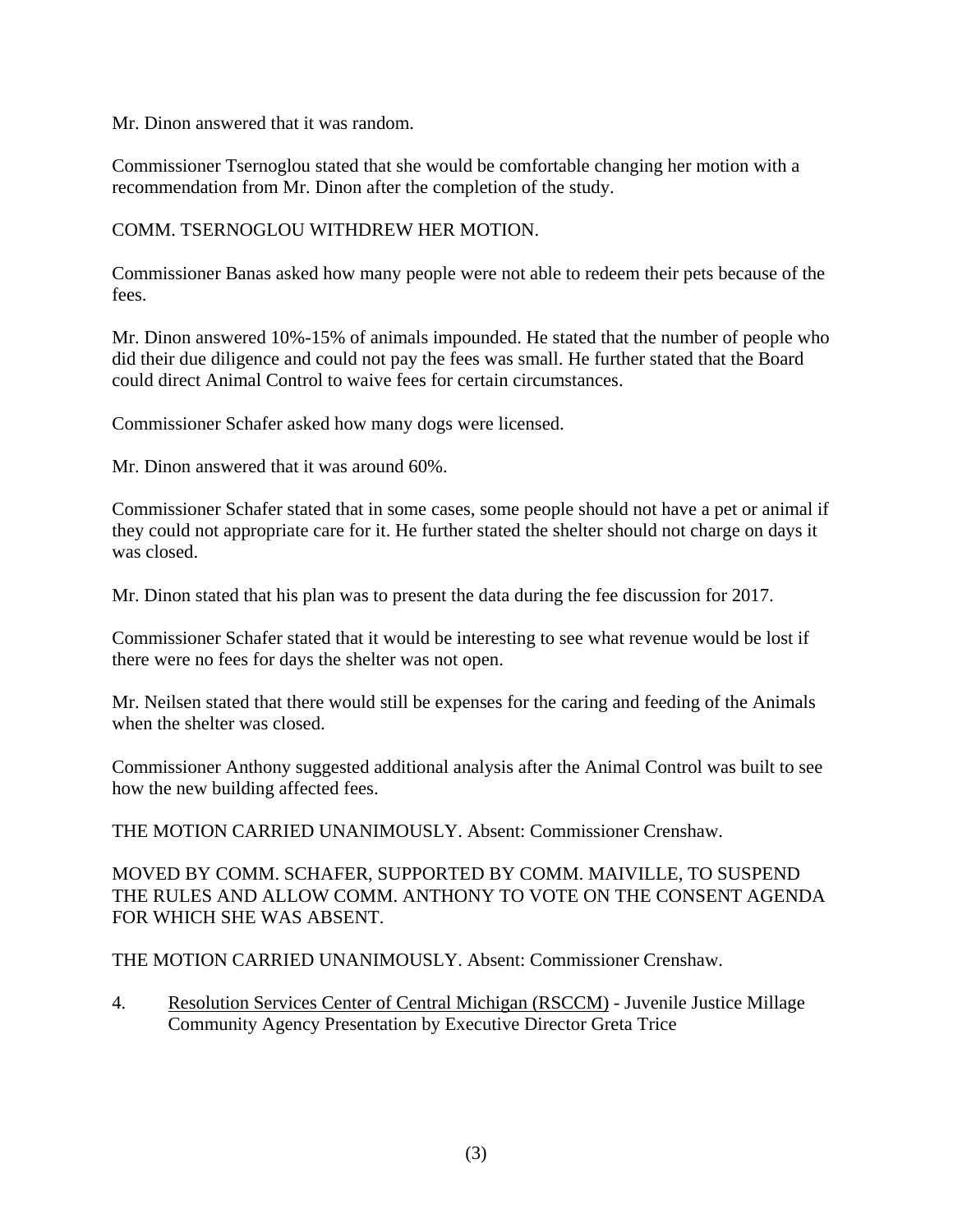Greta Trice, Executive Director of Juvenile Justice Millage Community Agency, presented an overview of her agency.

Vice-Chairperson Celentino asked what school grades were services.

Ms. Trice answered all grades.

Vice-Chairperson Celentino stated that teachers did not always have to time to help resolve students' problems that might inhibit their ability to learn. He further stated that it was a visible program that even helped improve relations between students and teachers.

Commissioner Schafer asked if the Board could be sent the budget and expenses of the Agency. He stated that it seemed like a good expenditure of the millage. He further stated that he appreciated the service and would like to see it throughout schools in the County.

Commissioner Banas asked how a school would receive the service.

Ms. Trice answered that it varied by each school. She stated that the first question they asked when going to new schools was: how much is it going to cost.

Commissioner Banas asked if anyone from Meridian Township had approached Ms. Trice's agency.

Ms. Trice answered no.

Commissioner Banas stated that Ms. Trice's work was incredibly important.

Commissioner Anthony thanked Ms. Trice for her work.

Commissioner Schafer asked how a district was charged for service.

Ms. Trice answered that a facilitator roughly cost around \$25,000 a year.

Commissioner Banas asked what percentage the millage covered.

Ms. Trice answered that it covered almost one full-time facilitator.

#### Announcements

Mr. Neilsen announced that Board Leadership would be in Conference Room A on May 5, 2016 at 6:00 p.m.

Commissioner Banas announced that the Michigan House of Representatives passed a package of bills called Raise the Age which would increase the cost of taking care of incarcerated juveniles in the County. She stated that the bill package would create a study to figure out how much it would cost counties.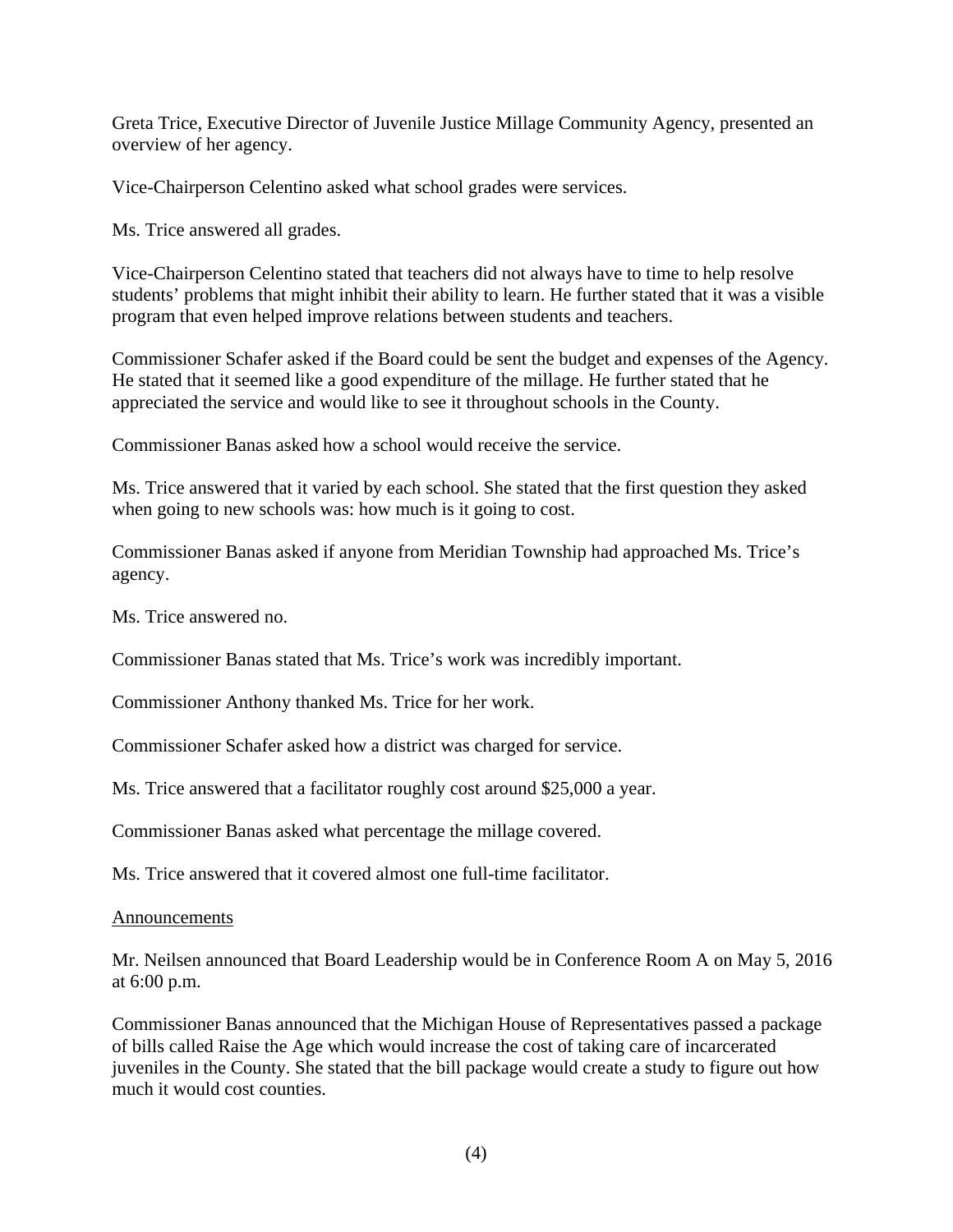Commissioner Maiville thanked Commissioner Tsernoglou for her work on the Animal Control millage.

Public Comment

None.

Adjournment

The meeting was adjourned at 6:57 p.m.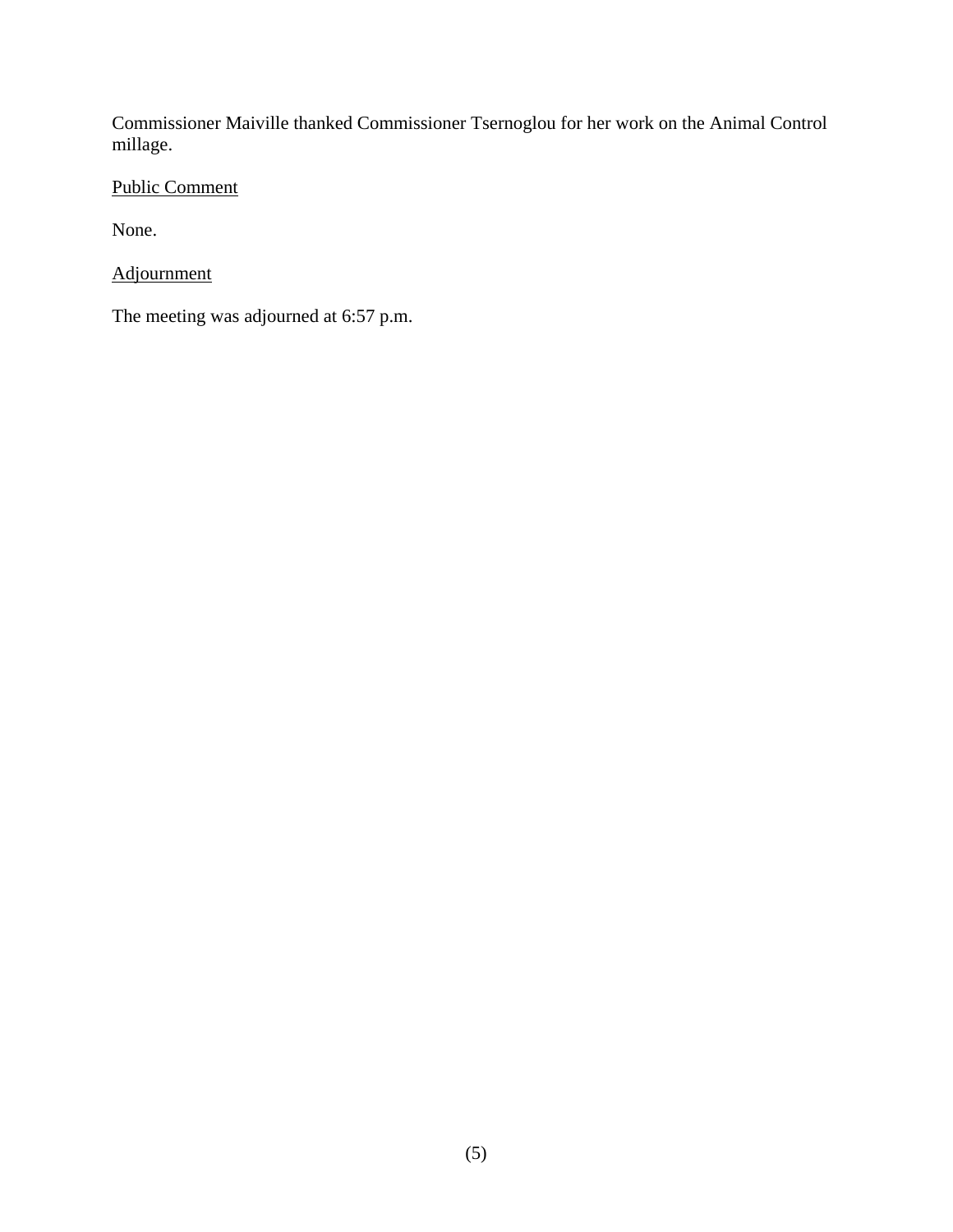# **MAY 12, 2016 LAW & COURTS AGENDA STAFF REVIEW SUMMARY**

# **RESOLUTION ACTION ITEMS AND PRESENTATIONS:**

### **The Chief Deputy Controller is recommending approval of the following resolutions:**

*1. Prosecuting Attorney's Office – Discussion: Service of Subpoenas by Chief Assistant Prosecutor Lisa McCormick* 

Discussion item on the issue of service of subpoena's in Lansing.

*2. Circuit Court - Resolution Honoring Sandra Robinson* 

This resolution honors a long time County employee that is retiring from service.

*3a. Sheriff's Office - Resolution to Honor Captain Eric Trojanowicz of the Ingham County Sheriff's Office* 

This resolution honors a long time County employee that is retiring from service.

*3b. Sheriff's Office - Resolution to Enter into the Tri-Tech Records Management Systems Maintenance Contract* 

This resolution authorizes the Ingham County Sheriff's Office to enter into a 2016 maintenance contract with Tri-Tech Software Systems for the Sheriff's Office RMS (Records Management System) contract. The total amount is not to exceed \$38,919.1. Funds are budgeted in the 2016 Law and Order Fund for Technology (LOFT) budget. (see attached memo for details)

*3c. Sheriff's Office - Resolution to Approve an Extended Police Services Agreement with the Village of Webberville Covering the Period of July 1, 2016 through December 31, 2016* 

This resolution authorizes the Ingham County Sheriff's Office to renew their police Services contract with the Village of Webberville from July 1, 2016 through December 31, 2019. The budgeted amounts continue to provide 80 hours of guaranteed service per week for the duration of the contract period. The total budget for the forty two month contract is \$947,553. (see attached memo for details)

*4. Child Family Charities - Juvenile Justice Division Presentation: Teen Court Year End Report "Juvenile Justice Millage – 2015 Grant" by Director Mike Botke* 

No action required.

*5. Board of Commissioners Referral - Resolution Making an Appointment to the Jury Board*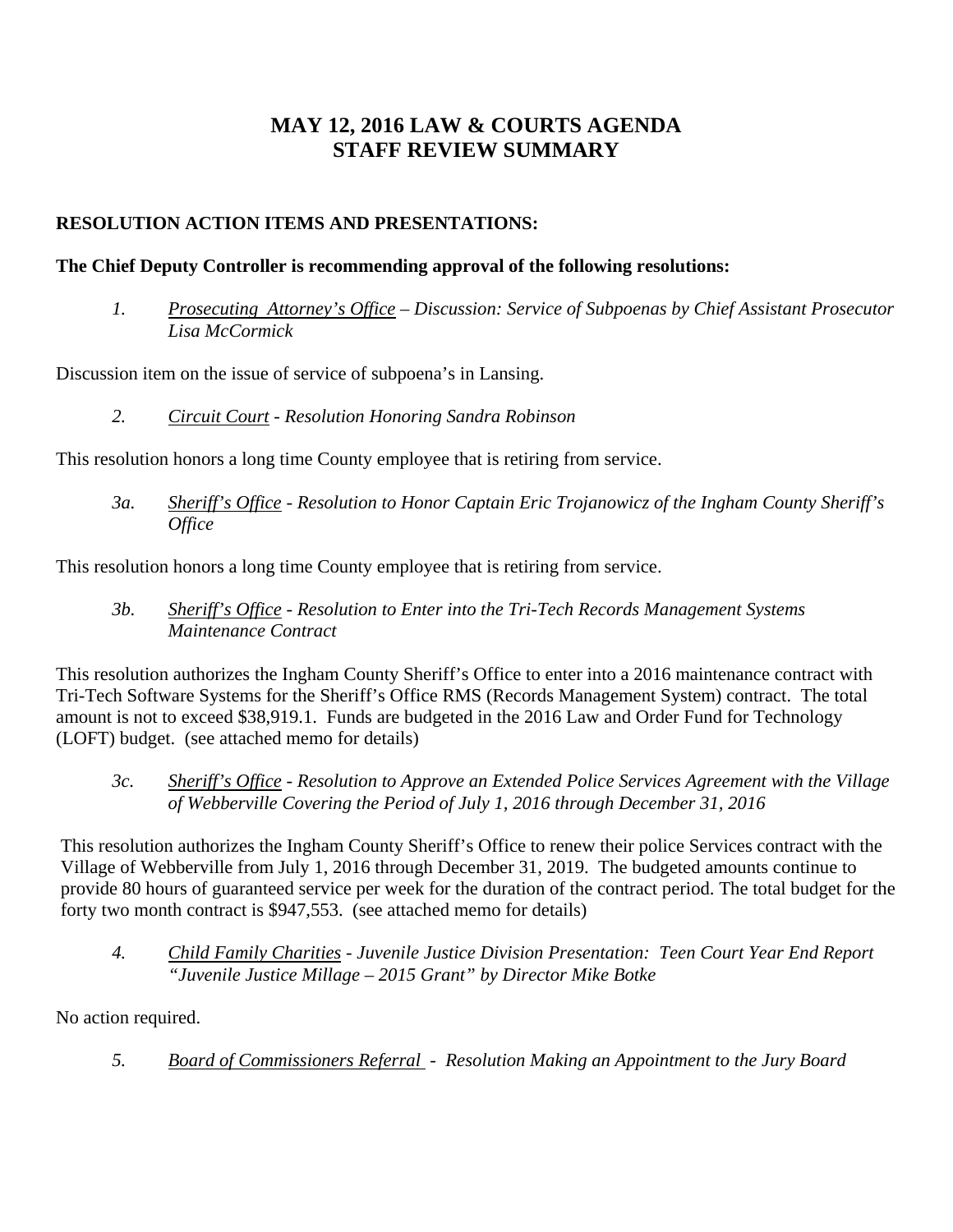<span id="page-7-0"></span>

| TO:   | Law and Courts Committee                                                                        |
|-------|-------------------------------------------------------------------------------------------------|
| FROM: | Lisa McCormick, Chief Assistant Prosecutor                                                      |
| RE:   | Subpoena Service on Adult Criminal Cases in the City of Lansing (Informational<br><i>only</i> ) |
| DATE: | May 3, 2016                                                                                     |

The purpose of this memorandum is to discuss the possible budgetary issues that the Prosecutor's Office is facing in the next budget cycle and to get feedback from the committee.

Historically, the Lansing Police Department has been responsible for serving subpoenas on all criminal adult cases that they submitted to our office. The juvenile delinquency subpoenas are served by the Ingham County Circuit Court. The Circuit Court has an employee who is responsible for transporting juveniles and serving subpoenas county wide (not limited to the City of Lansing). No one has been able to tell me how and when this agreement was reached. It appears it has been in effect for the 19 years I have worked for the county.

Currently, the Lansing Police Department has had difficulty in the past year serving our subpoenas due to staffing issues. This has caused many criminal cases to be dismissed because witnesses have failed to appear. Upon investigation we learned that many witnesses never received their subpoenas. Due to the ongoing problem the Assistant Prosecutors (APAS) do their best to contact witnesses via telephone before all hearings, but many numbers are disconnected or out of minutes. This causes additional work for not only the APAS but the clerical staff because we have to re-issue the case and re-create the paperwork. This causes typing of other warrants to be delayed.

In an effort to address the on-going problem, numerous discussions over the past six (6) months have occurred between the Lansing Police Department and myself with the hope that the service could be improved. In the course of these discussions, Lansing Police Department questioned why it was their responsibility to handle the service for adult cases. I did not find any statute that requires Lansing Police Department to serve the subpoenas. I also did not find any statute that requires my office to serve witnesses. All I can rely on is the on-going agreement that has been in effect for a number of years.

During our discussions, we discovered the following problems with the current subpoena service:

1) Lansing Police Department has only one officer to serve subpoenas. There are approximately 75 subpoenas a week that have to be personally served. This does not include police officers. LPD will continue to serve all officers. After hour service or weekend service is not available because the officer works the day shift. The road officers attempt to assist when they are not handling calls, but it is rare that they have time to serve witnesses during the shift.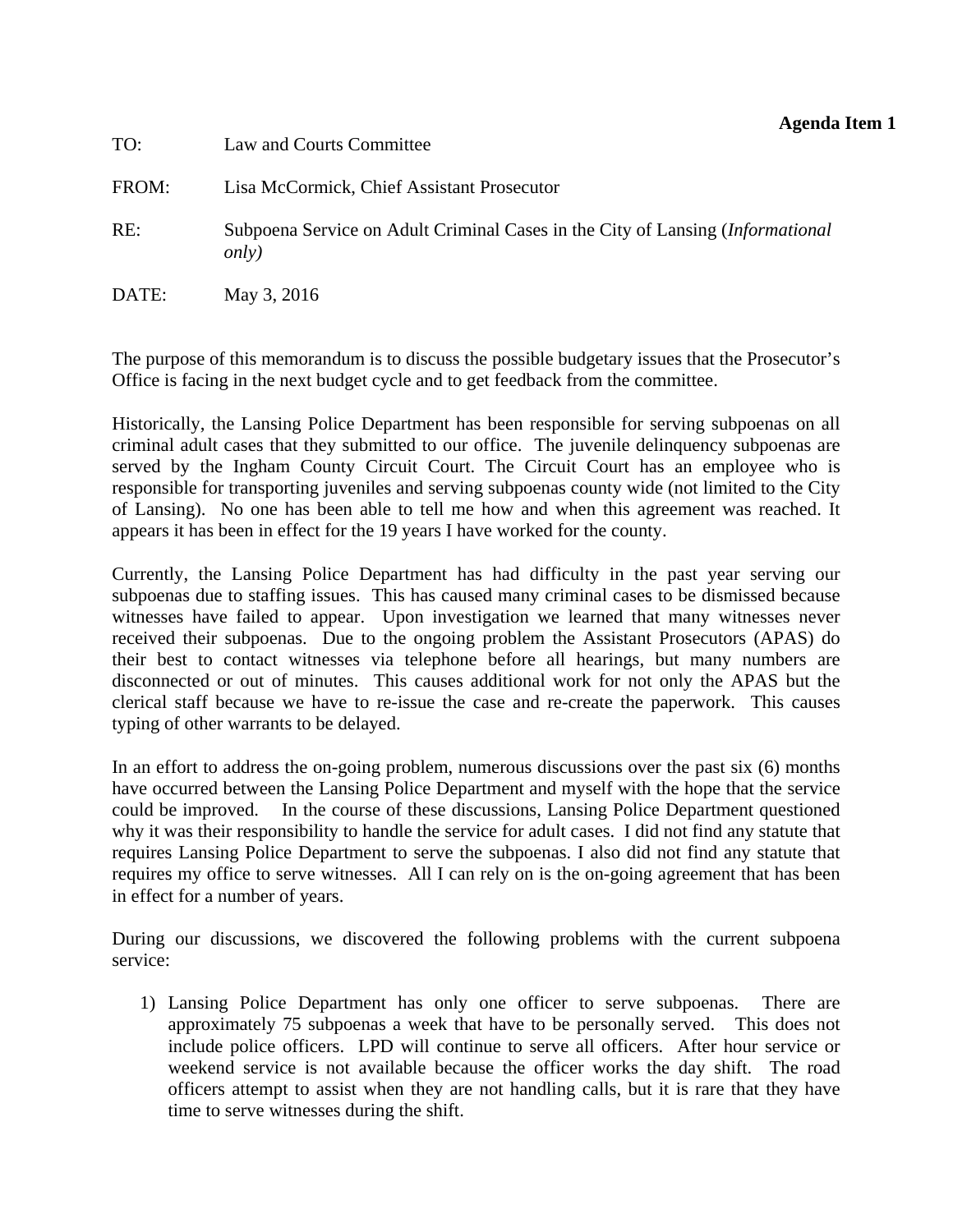- 2) Lansing Police Department does not have anyone to back up the officer during vacations or when the officer calls out sick. Due to this many subpoenas go un-served.
- 3) Witnesses are harder to locate because they frequently move around and are in transit or are not home during the day.
- 4) Lansing Police Department currently has a low success rate in serving subpoenas in district court. This is partly because of the strict timelines for preliminary examinations. The success rate goes up dramatically in felony circuit court cases because the subpoenas go out with over 30 days' notice. Also many felony cases have victims that are in contact with our office so we are able to update their information immediately.

Since it was determined that additional officers was not an option, I worked with Jim Hudgins and prepared an RFP for subpoena service in an effort to explore all possibilities. Two companies responded and only one (1) was in compliance with all county policies. I have attached the Executive Summary and Costs from the RFP for review.

After the RFP was submitted, I met with the Lansing Police Department and the selected company. It was determined that the Lansing Police Department would be willing to pay for half of the expense for the subpoenas effective July 1, 2017, which is the start of their fiscal year.

Assuming all subpoenas are personally served, the total cost to serve the subpoenas would be \$136,500. The cost to Ingham County if agreed upon would be \$68,250 a year. This is based on 75 subpoenas a week and all subpoenas would be personally served at a cost of \$35.00 per subpoena. This is the best case scenario that all witnesses would be served and the highest financial impact to the county. If subpoenas are not served the cost would be reduced to \$15.00 per subpoena, which would reduce the overall cost. If this contract was approved, the Prosecutor's Office would have to budget \$34,125 for the last six months of 2017 in the upcoming budget cycle. This would be a one (1) year contract which would allow us to determine if there is improvement with the subpoena service.

The other scenario would be for the Prosecutor's Office to hire two (2) employees to serve subpoenas. This would have a larger fiscal impact on the county taking into account salaries, benefits, and the potential liability if someone were to get hurt while serving a subpoena. I am not recommending this option.

In conclusion, I wanted to bring this issue to the committee since we are starting the budget cycle for 2017. I am open to other suggestions or options as the committee sees fit.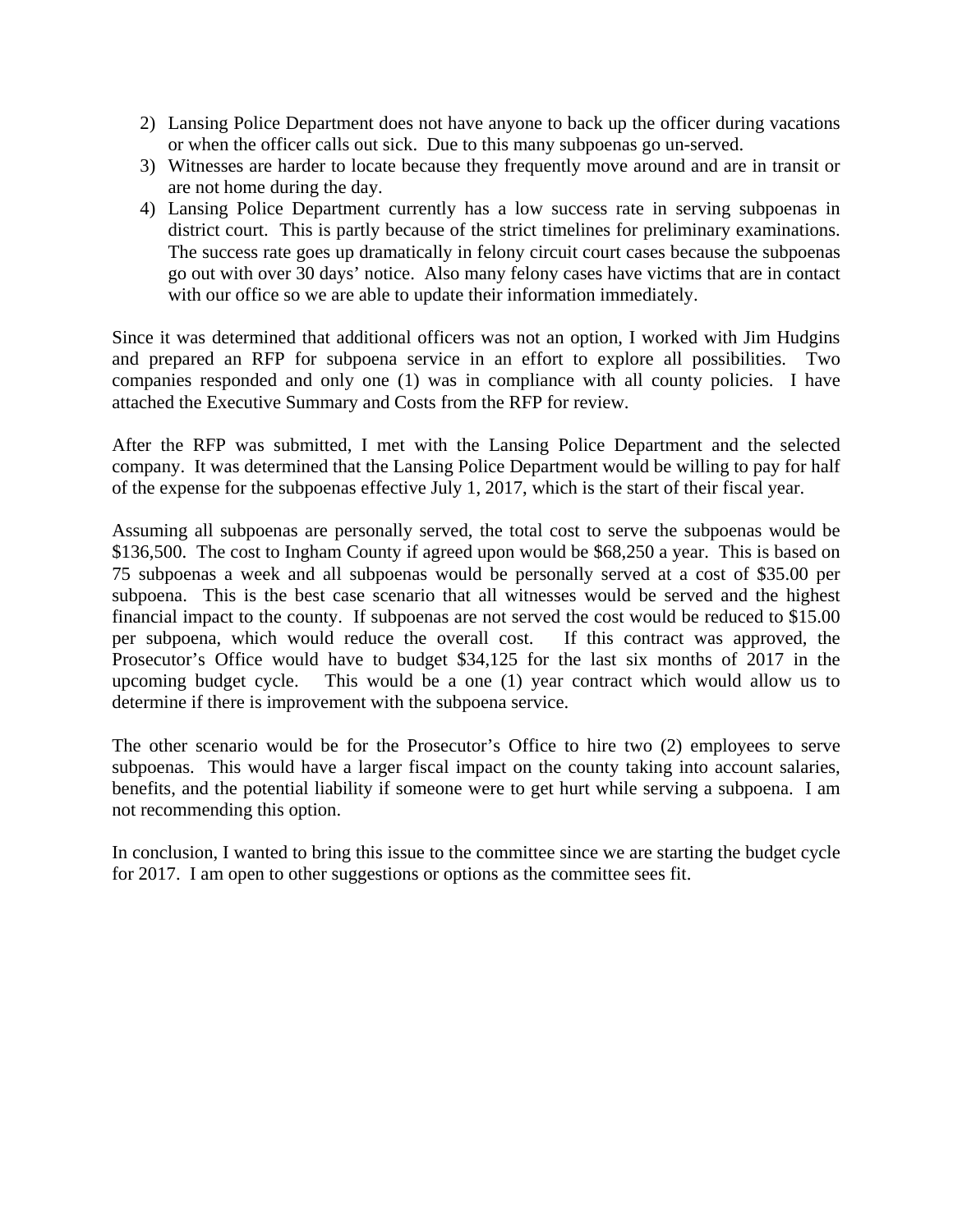# <u> Tab III – Executive Summary</u>

Judicial Services Group ("JSG") is a Michigan Corporation with offices located throughout central Michigan. JSG seeks to find Public-Private Partnerships that work! JSG provides a diversity of services to the public, legal, and corporate sectors, as well as services to our State's judiciary and law enforcement. JSG is a privately held company and is financially sound. JSG has experienced growth every year since 1992. During JSG's 20-year history it has seen constant improvement with case management technology. Because of our vast experience, JSG is currently a beta test site for a national civil process software design company, which allows JSG's staff to give boots on the ground feedback to the engineering team and in turn, when the product is released to the industry, JSG will be the first service provider in the country to receive it. What this means for ingham County is you always have access to the most advanced technology available to track and manage this program.

Since 1992 JSG has provided multi-faceted services to Michigan courts and law enforcement agencies. Among these are: service of civil process; electronic offender monitoring; evidence room audits, court collections for traffic and civil fines and parking violations, probation and other costs, drug testing, fill-in courtroom bailiffs, PBT day reporting, intensive supervision probation, bench warrant service, jail fee collections, and vehicle immobilization services. JSG is proud to be an integral part of the judicial system and to provide needed services to a diversity of clients including criminal justice agencies.

JSG is the vendor for several Courts and Sheriff's Offices, principally in south central Michigan. JSG serves thousands of civil process documents each year and monitors hundreds of offenders on GPS and alcohol devices each day. JSG is uniquely qualified to provide process server services to Ingham County. The program ramp-up time for JSG will be very short and would only need to review current policies and meet with the program stakeholders in order to begin.

JSG's corporate office is located at 401 S. Jackson Street, Jackson, MI 49201; the walk-in hours are Monday – Friday 8AM to 6PM. JSG's principal areas of operation are in South Central Michigan and we have satellite offices in Ingham, Eaton, Lenawee, Branch, Saginaw and Kent counties.

JSG's most distinguishing characteristic is the level of personalized customer service we offer. Our unique day-to-day relationships with courts and sheriff's offices in Michigan give us an unparalleled perspective of the benefits of public-private partnerships.

JSG strives to meet or exceed any service response times requested by our clients. When any concerns or issues are brought to our attention, JSG immediately addresses the issue and finds a solution satisfactory to our clients. JSG strives to resolve any customer inquiries promptly, on the first contact, and we encourage the County's RFP review team to ask our references these questions, as we are confident you will be extremely pleased with their responses.

Due to the nature of the work performed by JSG for the several courts and Sheriff's offices we have listed, we carefully seek out any new additions to our staff. This includes personality assessment screening tools, job function assessment screening tools, criminal background investigations and drug screening. Our Financial/HR Manager meets with all new employees to

Judicial Services Group, Ltd.

 $Page | 5$ 

(517) 788-8898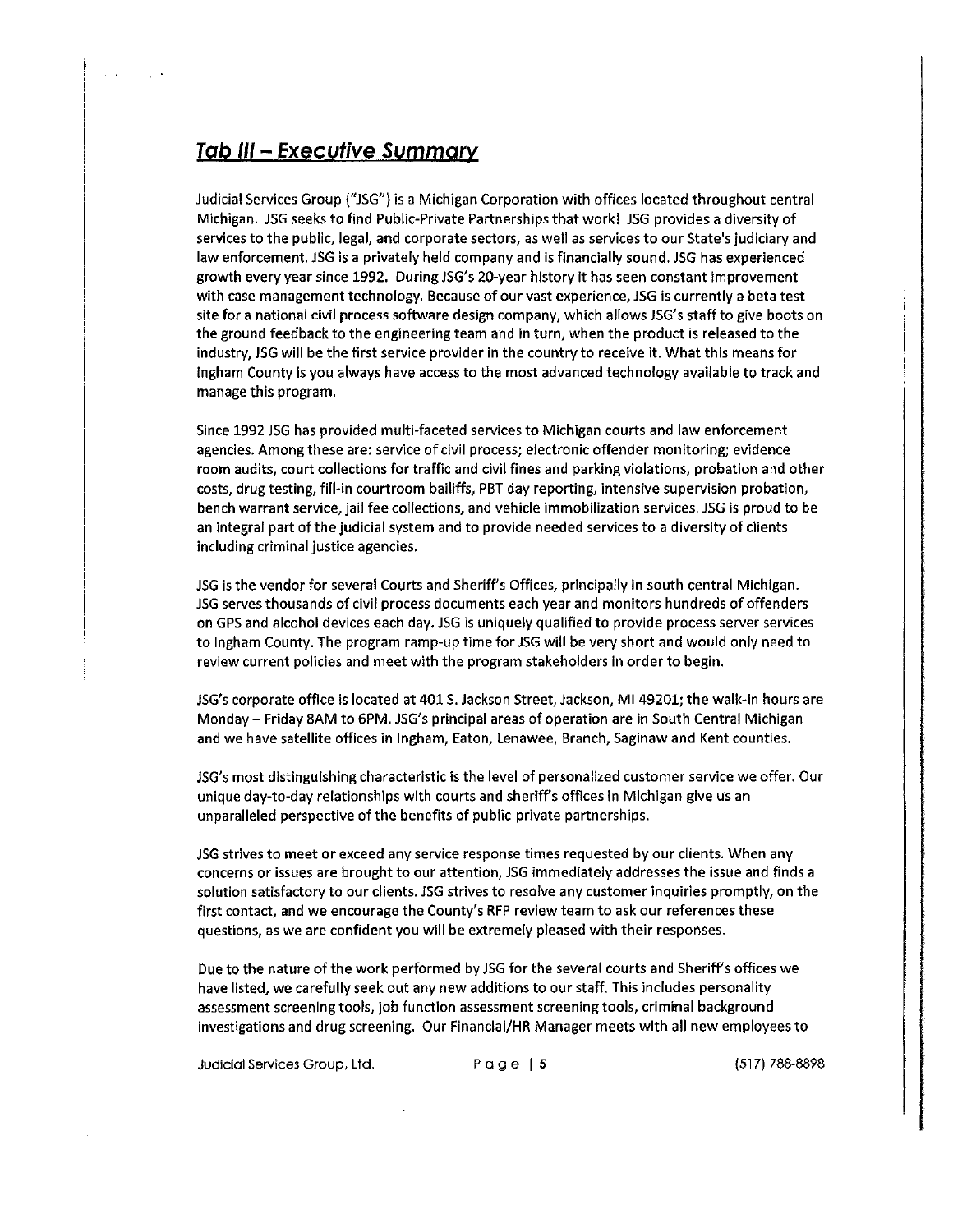complete the required new-hire verifications to assure that JSG complies with all local, state and federal laws.

JSG strives to recruit, employ and retain the best people and provide equal opportunity at all levels. JSG also provides expert field personnel who have an extensive criminal justice background that enhances communication between JSG staff and our customers. Each employee is required to read and sign a Non-Disclosure Agreement, addressing the privacy and security of the documents in our possession.

A member of our senior staff trains all new employees. The training includes the daily job function including subpoenas, general civil process, PPO's, evictions, seizures, and sheriff sales. They complete an overview of each type of document the employee will be serving. If awarded, the staff members assigned to this program have extensive training and experience with civil process as many of JSG's staff members are former or retired law enforcement officers and they possess a vast array of related training.

#### Management capability is not about what JSG says it will do, it's about what JSG has done in the past and its continuation of successful delivery of civil process services.

The ability of JSG to manage and control programs is proven through its many program successes. The JSG management team has significant tenure and experience in public sector programs bringing together a diverse background of experience within the industry and more importantly, private sector experience in working with the government. If selected for the award, JSG's management team will consistently demonstrate to Ingham County its ability to provide oversight and support for the civil process program through strong quality management systems. JSG's management team possesses unrivaled qualifications and in-depth experience that will allow JSG to ensure that all services provided to Ingham County continue to successfully meet the specifications for the process server program and services required.

Integrity runs throughout JSG's operation and we are committed to utilizing well qualified and trained dedicated staff as is evidenced by our core values. JSG recognizes that its ability to provide the required and necessary equipment and services is facilitated by the professional relationship and cooperation established and maintained between JSG, its subcontractors, and stakeholder agencies. By employing JSG's core values and developing the best people in the industry, JSG uses its law enforcement expertise to develop solutions that meet customer's needs.

Jeff Kirkpatrick, President of JSG, will be the principal person administering the contract for the first 60 to 90 days to assure JSG's staff and the various stakeholders have a full and complete understanding of each part of the program. Following this initial period, Matt Peters and John Hays will be responsible for the day-to-day requirements of the program.

Judicial Services Group, Ltd.

Page  $\vert$  6

(517) 788-8898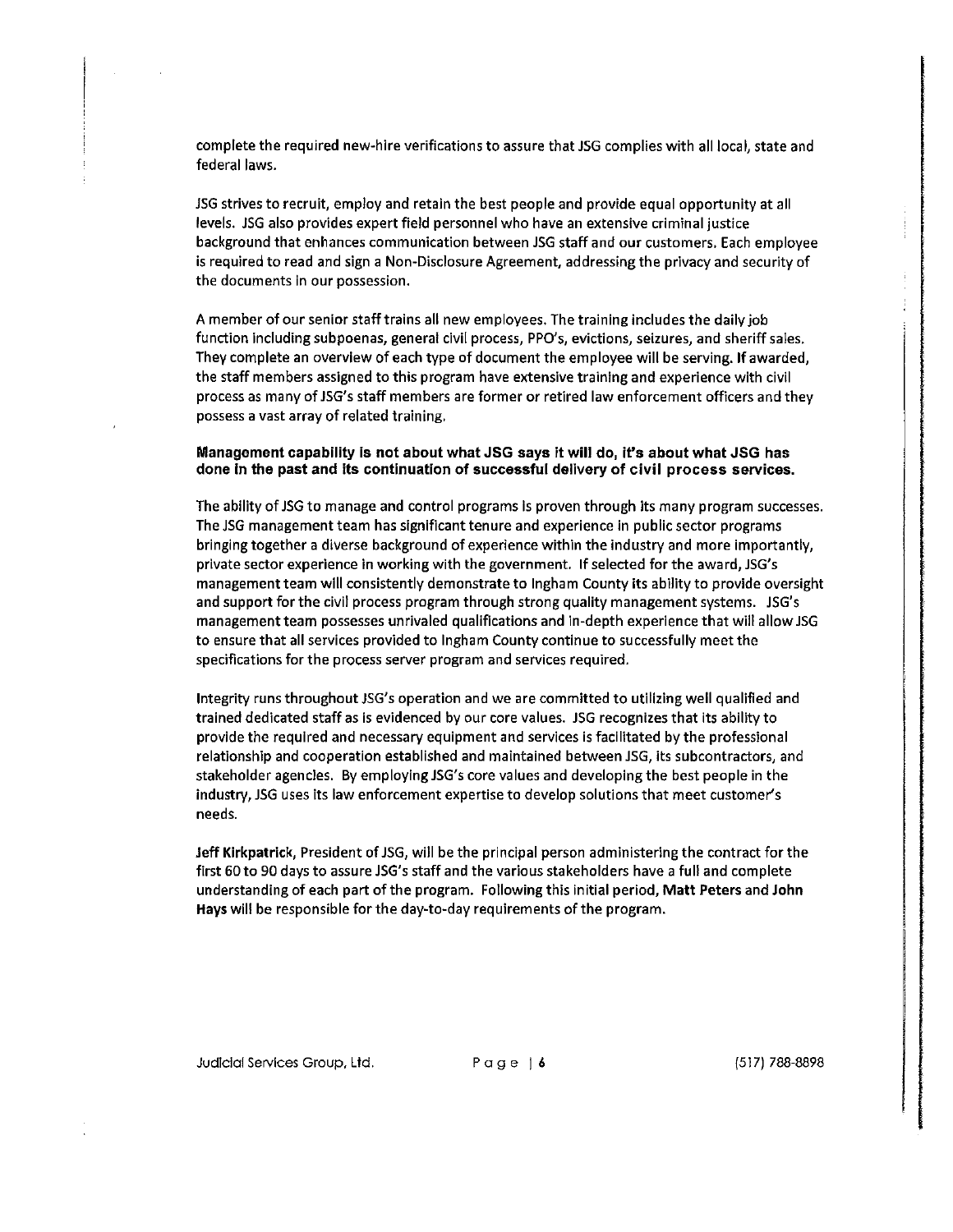# <u>**Tab VI – Proposed Costs**</u>

The fees for the service of civil process is regulated by Michigan Statutes, in particular MCL 600.2559. In the County's RFP it does not specify the specific number of subpoenas to be served, therefore, JSG is only able to quote the proposed cost on a per piece basis. In addition, the County did not provide a breakdown of the number of subpoenas to be served in Ingham County verses outside Ingham County. Therefore, JSG will break the cost down for services provided in Ingham vs. services provided outside of Ingham.

In an effort to assist the County with budgeting, JSG is open to discuss a flat annual fee that would cover all subpoenas needing service, however, JSG would need considerably more to information to properly calculate said cost.

The statutory rate set forth in MCL 600.2559 (m) for the service of a subpoena is \$26, plus the round trip mileage from the court of issuance to the place of service. The current statutory mileage rate as of January 1, 2016, is \$0.81 cents per mile. From the 54A District Court to the furthest point in Ingham County is approximately 40 miles. JSG is taking into consideration that this RFP is for cases originating out of the Lansing Police Department and making the assumption that the majority of the witness will be located within the City of Lansing.

- 1. Service of Subpoena's within the County of Ingham
- 2. Service of Subpoena's outside the County of Ingham

\$35 each witness; flat fee \$26 each, plus round trip **Mileage** 

If the County prefers a flat fee for those subpoena's served outside Ingham, but yet within the Tri-County area (Clinton & Eaton County) we bid that at: \$48 each witness; flat fee

Considering that it is our understanding that there is a large number of subpoenas that are unable to be served due to bad address information given to the police department or due to the witness' desire to avoid service to prevent testifying. JSG provides a detail summary for each bad address or attempted service

Cost for bad address and/or attempted service is: \$15 each witness; flat fee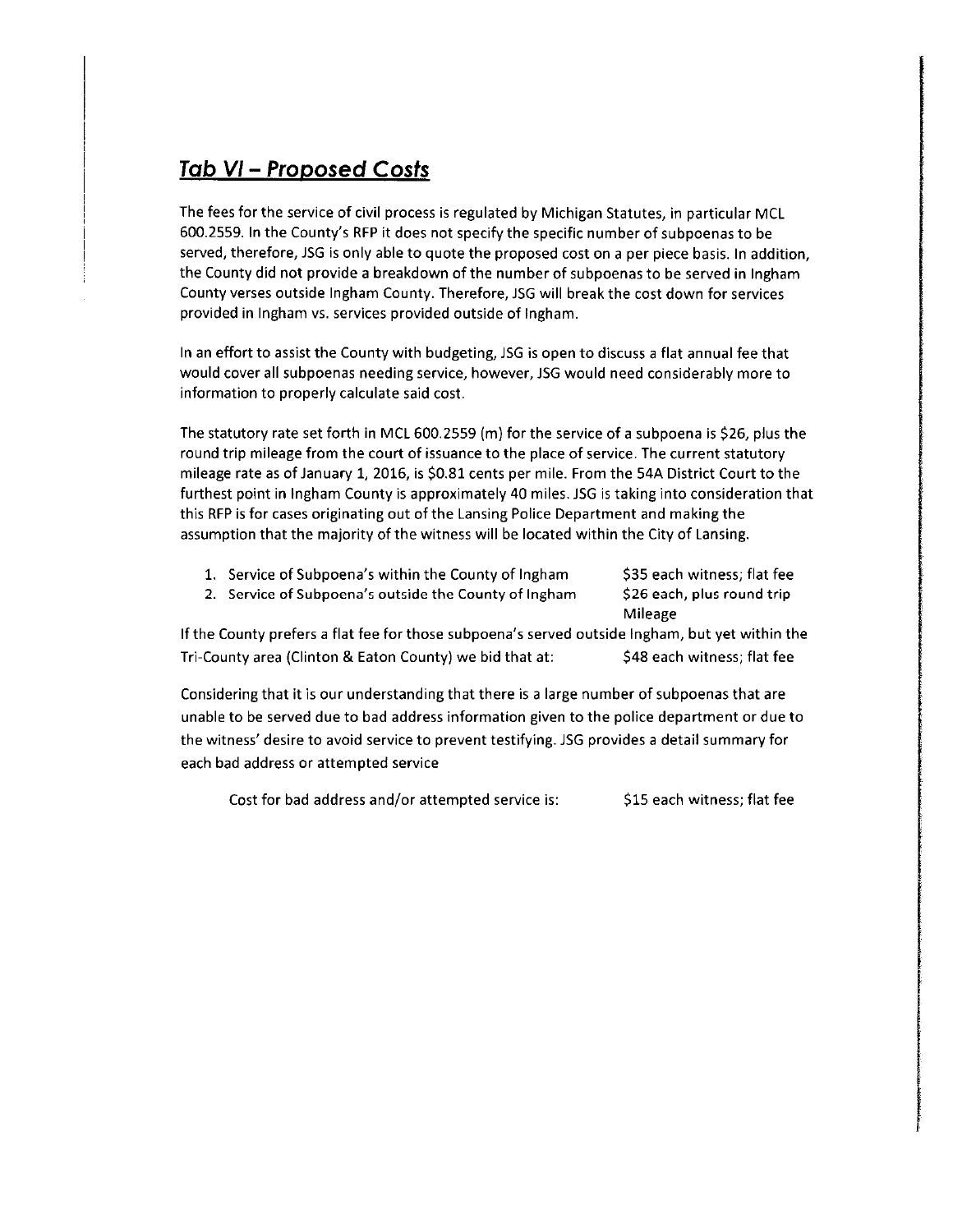# **Agenda Item 2**

<span id="page-12-0"></span>

| TO:<br>Law and Courts Committee |
|---------------------------------|
|---------------------------------|

FROM: Maureen Winslow, Deputy Court Administrator

DATE: May 2, 2016

#### RE: **RESOLUTION HONORING SANDRA ROBINSON**

This memo accompanies the resolution submitted by the Circuit Court Family Division, honoring Ms. Sandra Robinson, a long term employee of Ingham County. Ms. Robinson is retiring effective May 27, 2016. Her years of service are greatly appreciated.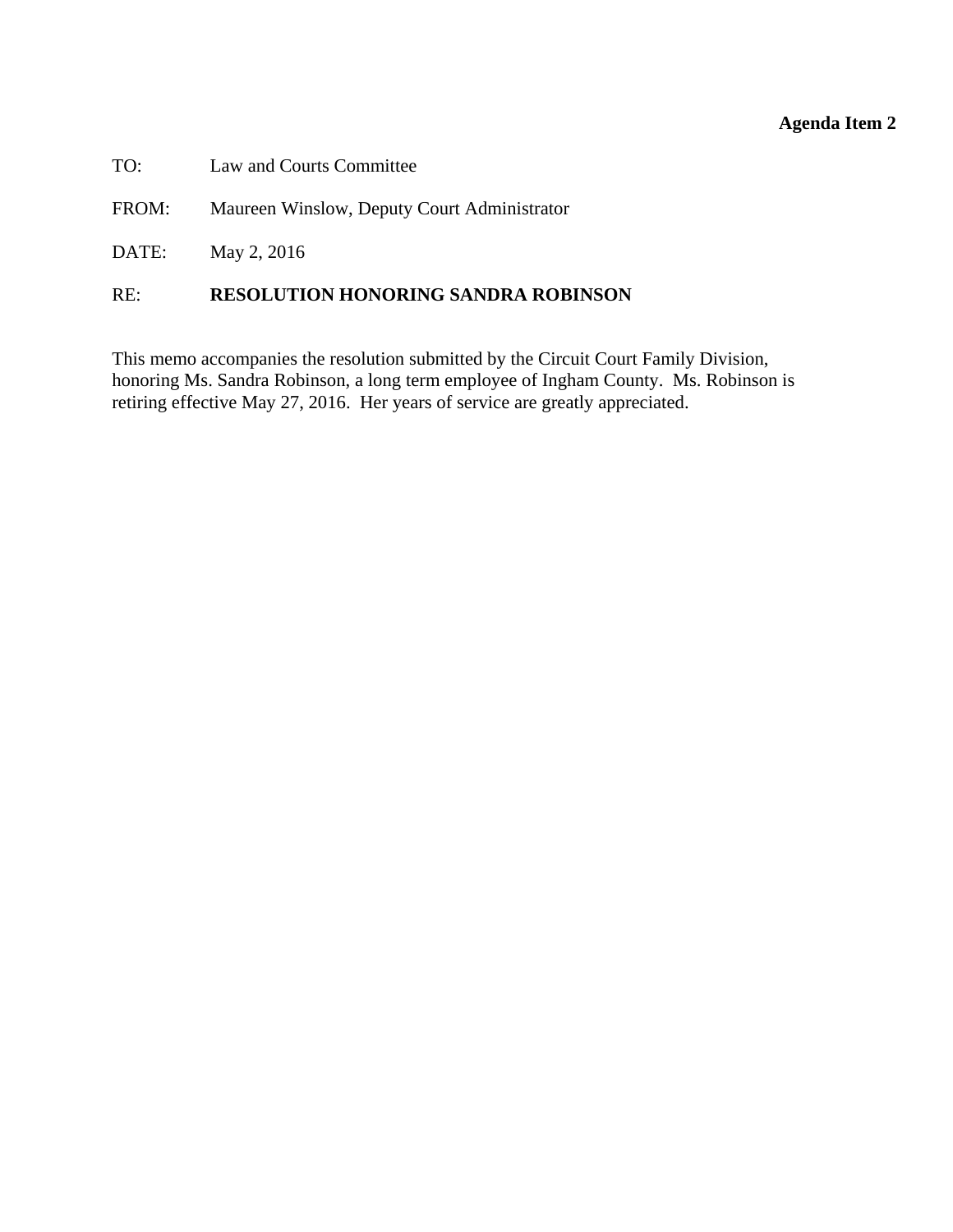### **Agenda Item 2**

Introduced by the Law and Courts Committee of the:

# INGHAM COUNTY BOARD OF COMMISSIONERS

### **RESOLUTION HONORING SANDRA ROBINSON**

WHEREAS, Sandra Robinson began her career with the Ingham County Probate Court, now known as the 30<sup>th</sup> Judicial Circuit Court in October, 1987, as a Foster Care Investigator; and

WHEREAS, Sandra Robinson served the  $30<sup>th</sup>$  Judicial Circuit Court – Family Division in the capacity of Juvenile Court Officer both in Neglect and Delinquency Divisions until her promotion to management in April, 2004; and

WHEREAS, As a Shift Supervisor at the Ingham County Youth Center, Sandra Robinson was a tremendous source knowledge to all the Youth Center staff concerning the juvenile court process and many court related issues; and

WHEREAS, Sandra Robinson served tirelessly as an advocate for court-involved youth and their families; and

WHEREAS, Sandra Robinson has served as a mentor to many staff members at the Youth Center and various agencies within juvenile justice; and

WHEREAS, Sandra Robinson has left a legacy at the Ingham County Youth Center through her leadership in helping to establish standards involving the Prison Rape Elimination Act of 2003, which serve to improve conditions of confinement with detained youth; and

WHEREAS, Sandra Robinson has given the Ingham County Circuit Court, Family Division and the residents of Ingham County over 29 years of quality service.

THEREFORE BE IT RESOLVED, that the Ingham County Board of Commissioners hereby honors Sandra Robinson for her many years of dedicated service to the County of Ingham and for the contributions she has made to the Circuit Court, Family Division.

BE IT FURTHER RESOLVED, that the Board wishes her continued success in all of her future endeavors.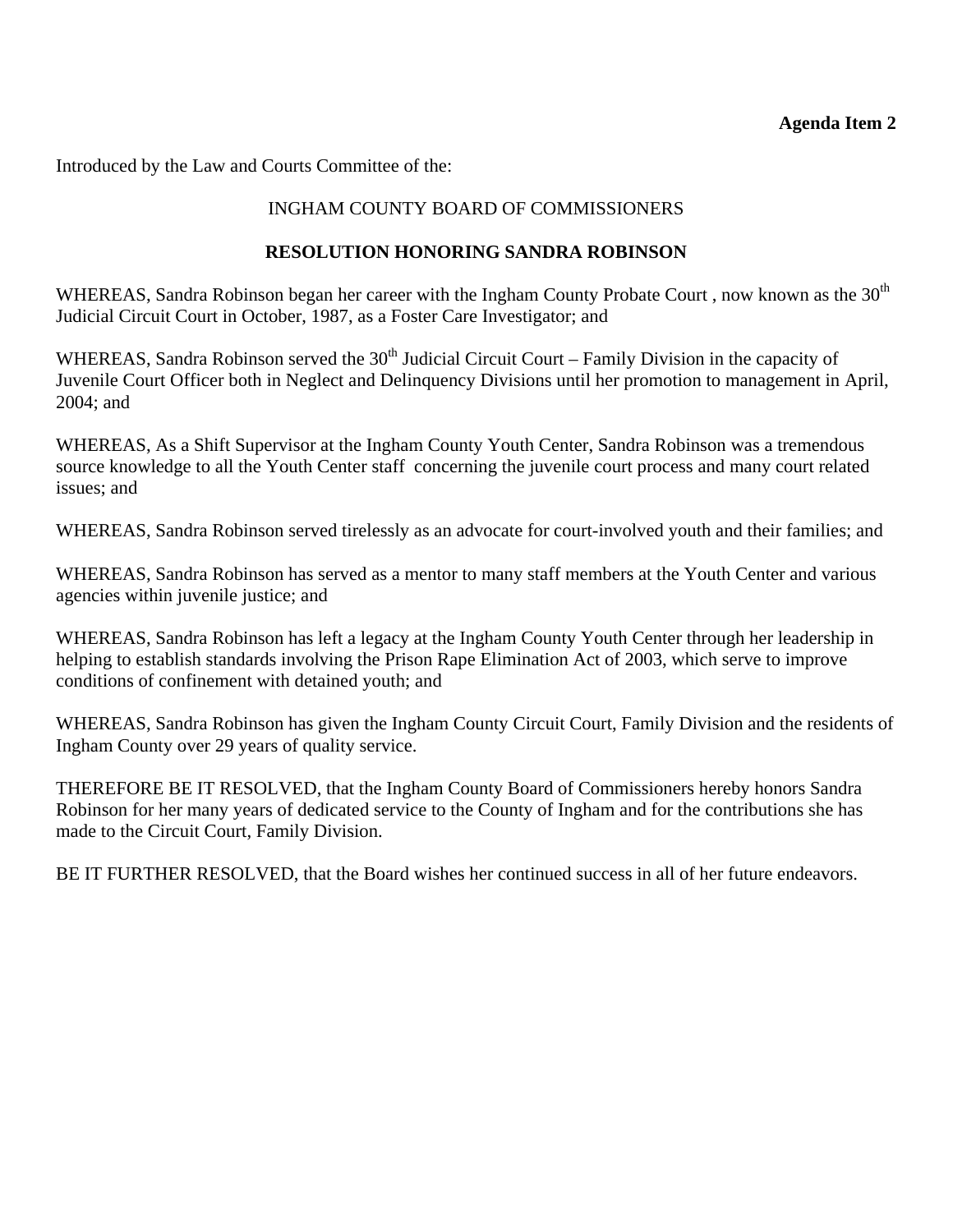#### **Agenda Item 3a**

<span id="page-14-0"></span>

| TO:             | Law & Courts Committee and Board of Commissioners                            |  |
|-----------------|------------------------------------------------------------------------------|--|
| <b>FROM:</b>    | Major Joel Maatman, Sheriff's Office Field & Staff Service Administrator     |  |
| DATE:           | April 25, 2016                                                               |  |
| <b>SUBJECT:</b> | Resolution Honoring Retired Captain Eric Trojanowicz of the Sheriff's Office |  |
|                 | For the meeting agenda of May 12 and May 24                                  |  |

# **BACKGROUND**

This resolution will honor retired Captain Eric Trojanowicz of the Ingham County Sheriff's Office for his dedicated 25 years of Law Enforcement and Corrections career protecting and serving the citizens of Ingham County

#### **ALTERNATIVES**

There are no alternatives.

# **FINANCIAL IMPACT**

There are no financial implications

#### **OTHER CONSIDERATIONS**

There are no other considerations

#### **RECOMMENDATION**

Staff recommends approval of this resolution.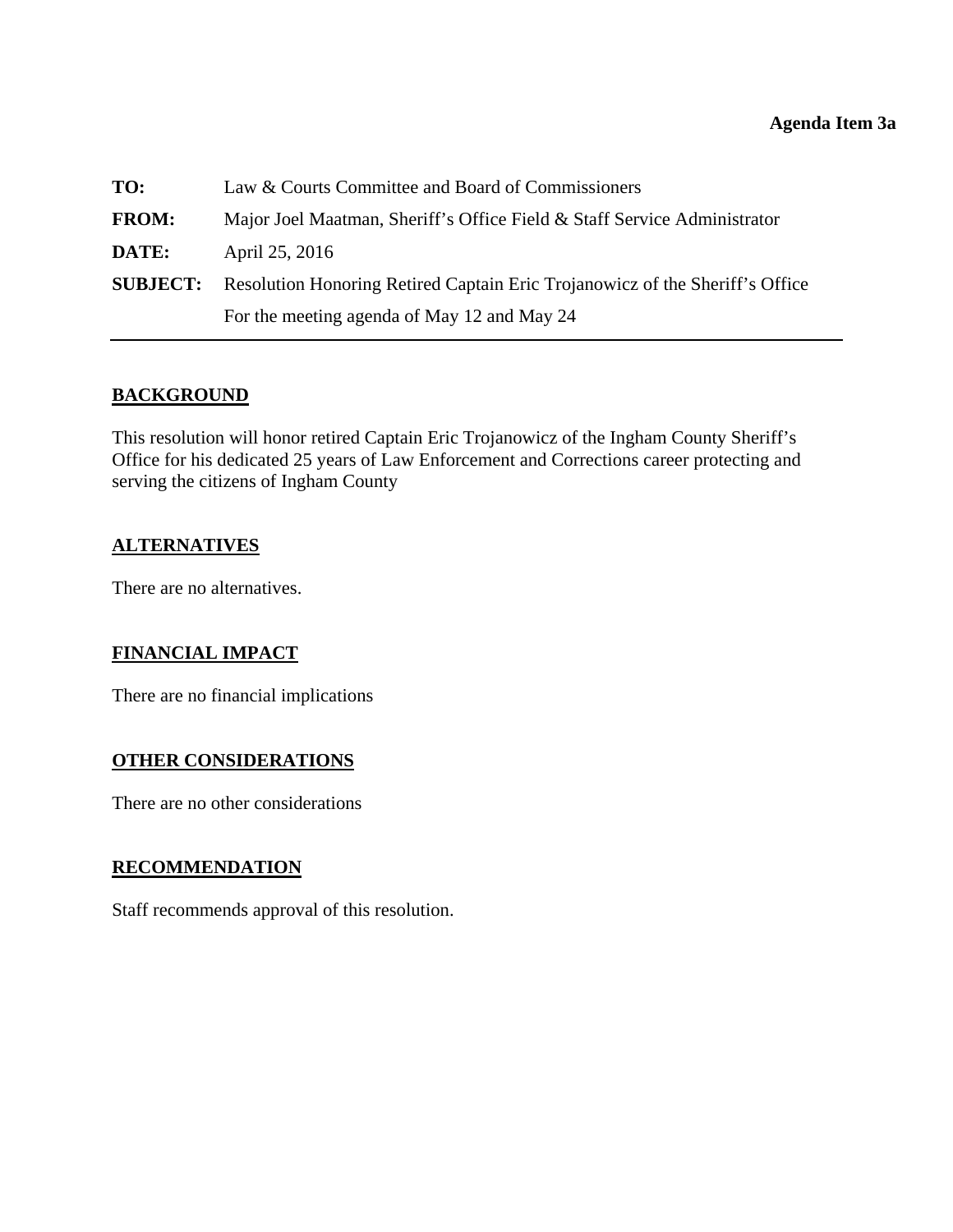Introduced by the Law & Courts Committee of the:

# INGHAM COUNTY BOARD OF COMMISSIONERS

# **RESOLUTION TO HONOR CAPTAIN ERIC TROJANOWICZ OF THE INGHAM COUNTY SHERIFF'S OFFICE**

WHEREAS, Captain Eric Trojanowicz graduated from Lansing Community College in 1989 with an Associate's Degree in Criminal Justice then he attended the Mid – Michigan Police Academy in June of 1989; and

WHEREAS, he was hired by the Ingham County Sheriff's Office as a road patrol officer in March of 1991 where he worked both in Delhi, out county patrol and also became a K-9 handler, Field Training Deputy and Community Policing Deputy; and

WHEREAS, in March of 1999 he was promoted to the rank of Sergeant where he was assigned as an out-county Road Patrol Supervisor and later in April of 2000 he was assigned to the Delhi Township Division as a Road Patrol Supervisor; and

WHEREAS, in June of 2001, he was promoted to the rank of Lieutenant where he was assigned to the Corrections Division as the Shift Commander working in all areas of the jail; and

WHEREAS, in January of 2005 he was assigned to Field Services as a Shift Commander supervising all road patrol operations; and

WHEREAS, in June of 2007 he was assigned to Staff Services as the Sheriff's Office Executive Lieutenant where he managed the day to day patrol operations and administrative operations of the both Staff and Field Service Division; and

WHEREAS, in March of 2012 he was assigned to the Delhi Township Division as the Division Commander where he was in charge of over twenty Sheriff's Office personnel assigned to policing the township; and

WHEREAS, in April of 2014 he was promoted to Captain where he was assigned to manage the day to day operations of the Field Services Division and the Corrections Division; and

WHEREAS, during his career, Eric also was the Chair of the Ingham County Substance Abuse Coalition and the Co-Chair of the 9-1-1 Advisory Committee; and

WHEREAS, over his career with the Ingham County Sheriff's Office, Captain Trojanowicz received numerous letters of recognition, praise, and commendations, as well as 4 unit citations, 3 meritorious service awards, and he was employee of the year in 2008.

THEREFORE BE IT RESOLVED, after 25 years of dedicated service to the citizens of Ingham County Captain Eric Trojanowicz is retiring on May 27, 2016 and the Ingham County Board of Commissioners hereby honors Captain Eric Trojanowicz for those 25 years of dedicated service to the citizens of Ingham County and wishes him continued success in all of his future endeavors.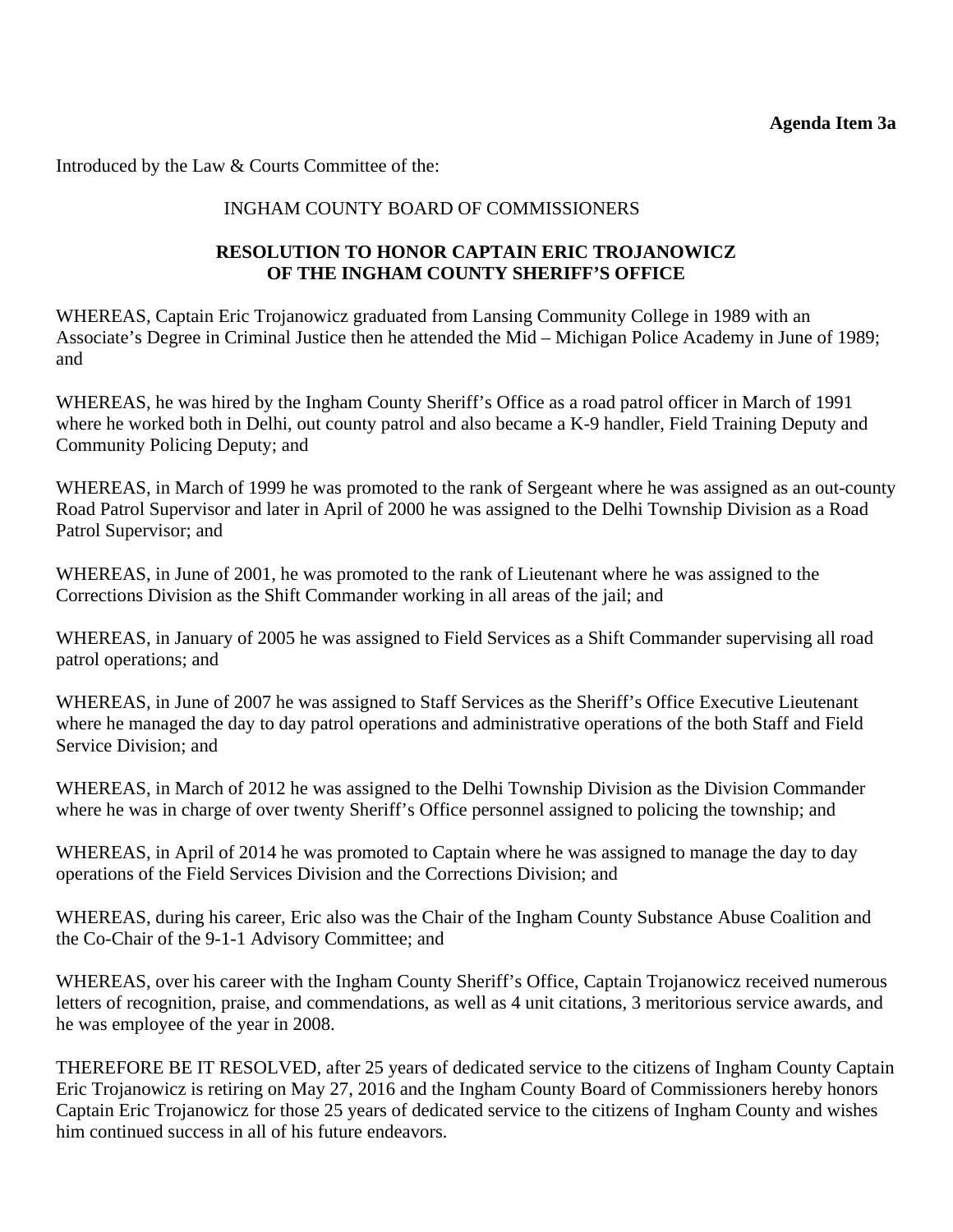# **Agenda Item 3b**

<span id="page-16-0"></span>

| TO:   | Law & Courts Committee<br><b>Finance Committee</b>                                              |
|-------|-------------------------------------------------------------------------------------------------|
| FROM: | Major Maatman, Field & Staff Services Administrator                                             |
| DATE: | April 29, 2016                                                                                  |
| RE:   | Resolution To Enter Into The Tri-Tech Records Management Systems<br><b>Maintenance Contract</b> |

This resolution is for the approval to renew the annual maintenance contract with Tri-Tech Software Systems for the Sheriff's Office RMS (Records Management System) for a amount not to exceed \$38,919.10 .

Tri-Tech Software systems is the vendor that provides the Sheriff's Office RMS (records management system) for both Field Services Division, Records Unit and Corrections Division. Funds are available within the LOFT budget.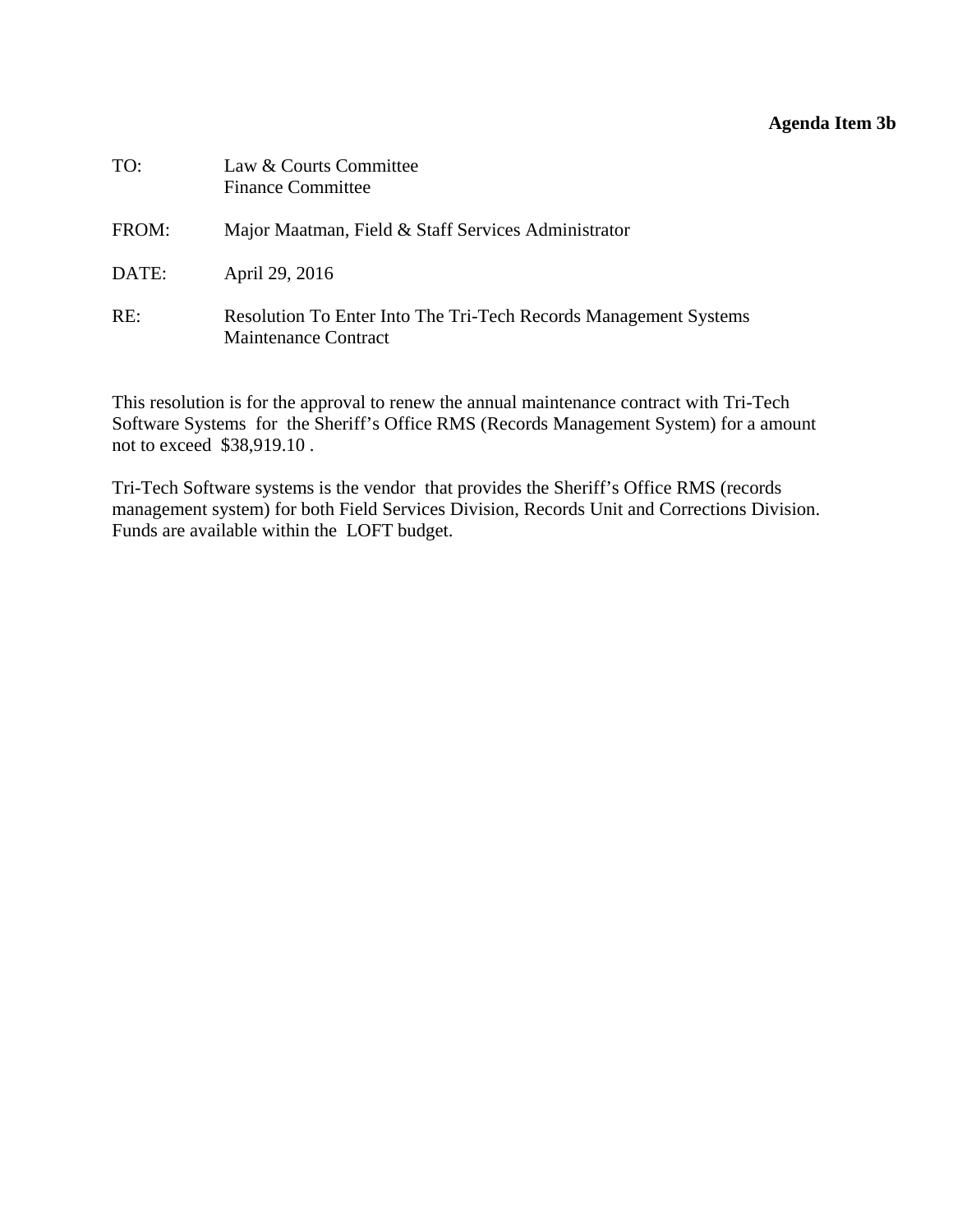Introduced by the Law & Courts and Finance Committees of the:

### INGHAM COUNTY BOARD OF COMMISSIONERS

# **RESOLUTION TO ENTER INTO THE TRI-TECH RECORDS MANAGEMENT SYSTEMS MAINTENANCE CONTRACT**

WHEREAS, the the Ingham County Sheriff's Office has had for several years an RMS (Records Management System) from Tri-Tech Software Systems that operates both police and corrections records; and

WHEREAS, each year the County pays out of LOFT funds yearly customer support updates from Tri-Tech Software Systems for the Sheriff's Office; and

WHEREAS, the 2016 Tri-Tech Sofware Systems annual maintenance contract for the Sheriff's Office RMS is \$38,919.10.

 THEREFORE BE IT RESOLVED, the Ingham County Board of Commissioners authorizes entering into the 2016 annual maintenance contract with Tri-Tech Software Systems for the Sheriff's Office RMS (Records Management System) contract for an amount not to exceed \$38,919.10.

BE IT FURTHER RESOLVED, funds are budgeted for 2016 within account #636-25820-932050.

 BE IT FURTHER RESOLVED, that the Ingham County Controller/Administrator is authorized to make the necessary adjustments to the appropriate 2016 budgets consistent with this resolution.

BE IT FURTHER RESOLVED, that the Ingham County Board of Commissioners authorizes the Board Chairperson to sign any necessary contract documents or purchase documents that are consistent with this resolution and approved as to form by the County Attorney.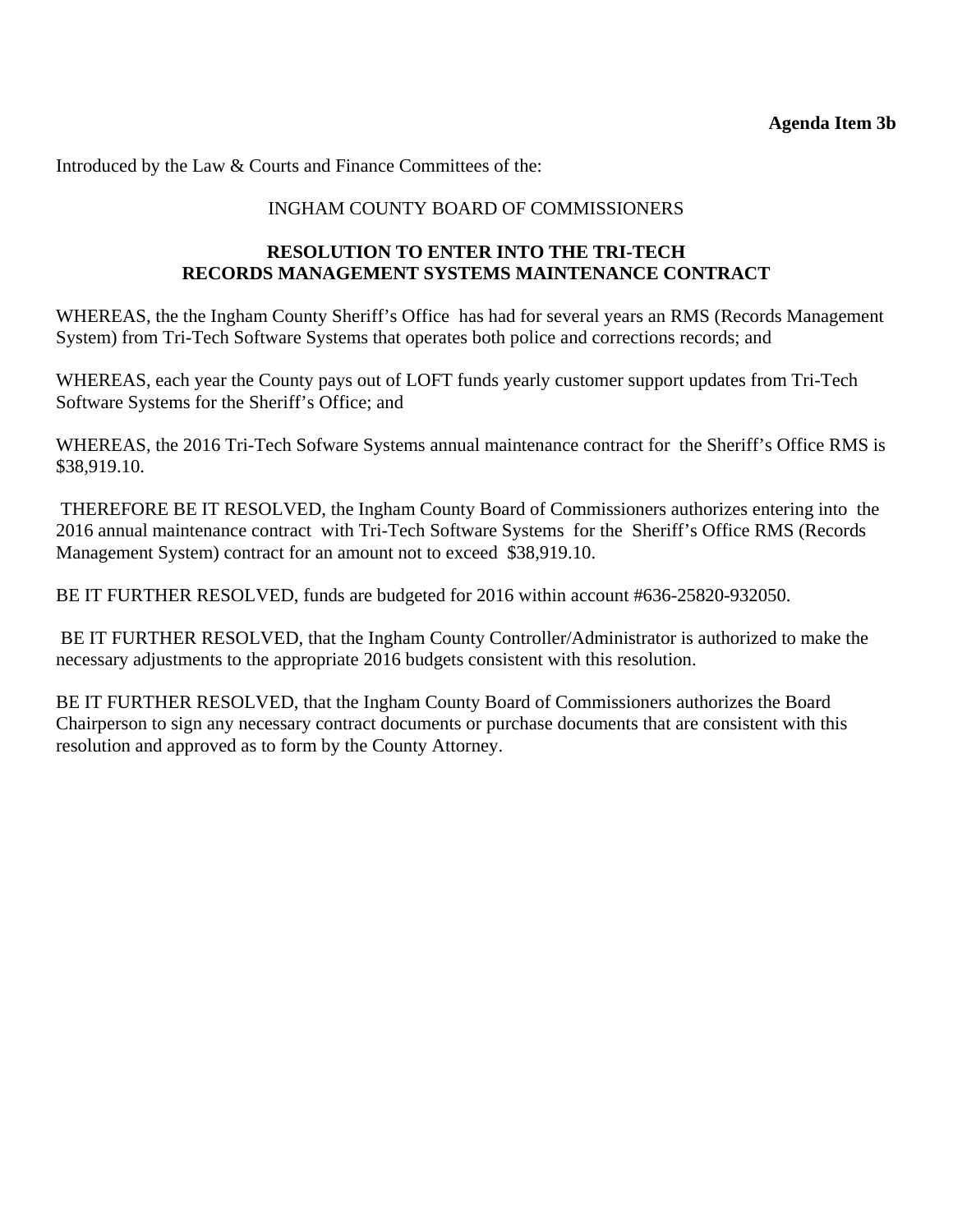#### **Agenda Item 3c**

<span id="page-18-0"></span>**TO:** Law & Courts & Finance Committees

**FROM:** Allan C. Spyke, Undersheriff

**DATE:** May 3, 2016

**RE:** Webberville Contract

Attached is a proposed resolution for an extension of the Law Enforcement Services Contract with the Village of Webberville. This contract will cover the time period beginning July 1, 2016 through December 31, 2019.

The Sheriff's Office has been providing police service to the Village of Webberville since 1994. Previous to that, the Village employed their own police department. The proposed contract calls for a continuation of the service presently provided by the Sheriff, which is 80 hours of police service per week. That service currently provides 7 days week coverage, with 10 hour shifts on 6 days and 2, 10 hour shifts on one day. An office is maintained in the Village of Webberville, identified as the Sheriff's Webberville Office and a Sheriff's fully marked patrol vehicle is permanently assigned to the Village.

There has been informal communication with governmental entities neighboring the Village of Webberville regarding sharing the cost of police services. As of this date, there have been no formal discussions between the Village and any of the surrounding Communities. However, the Village has always expressed a willingness to meet with those who may want to partner for service. The Village Council expressed an interest in a three and a half year contract, with the cost for each individual year. The Council acknowledges that they or the County have the ability to cancel the contract with 180 days notice.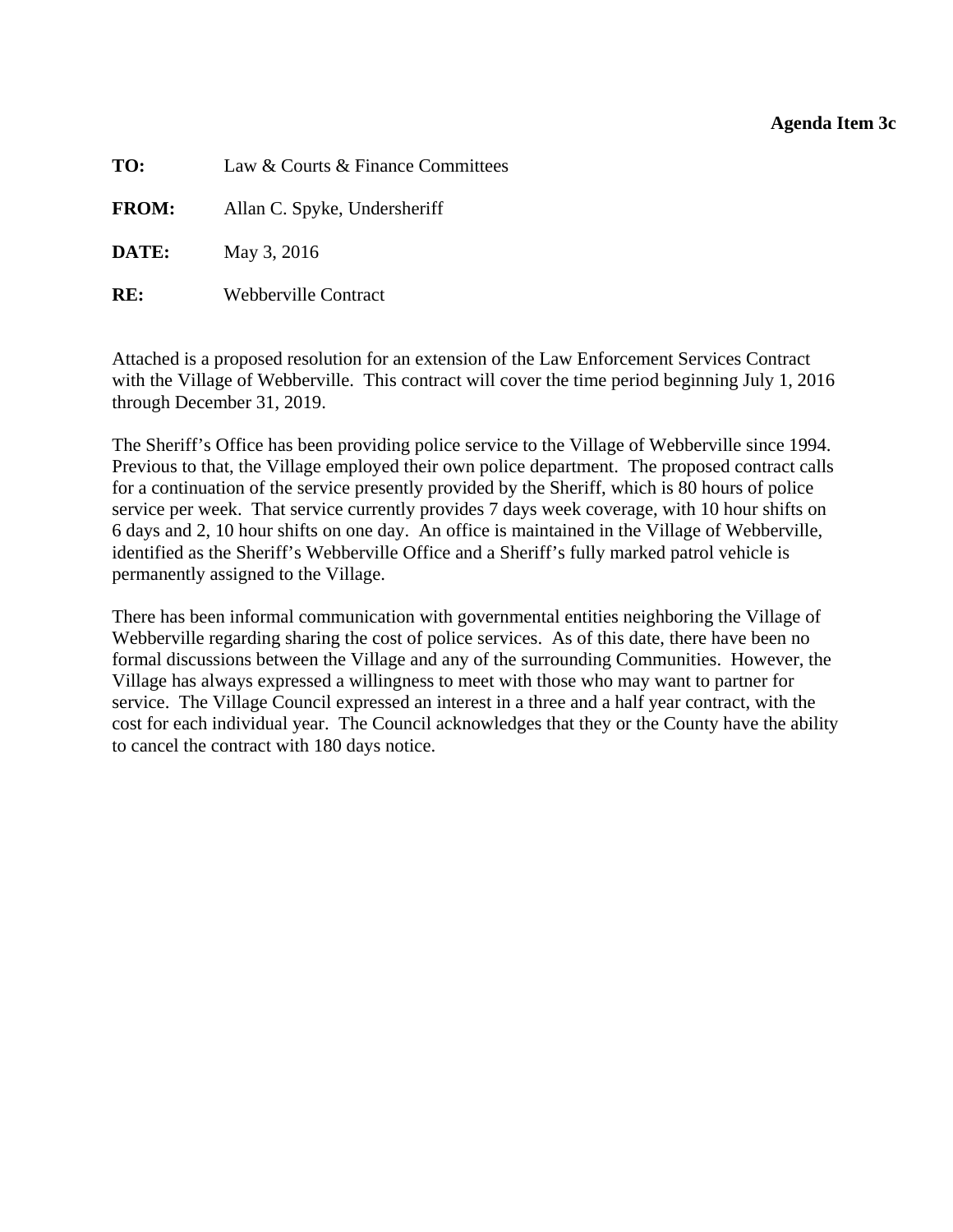Introduced by the Law & Courts and Finance Committees of the:

### INGHAM COUNTY BOARD OF COMMISSIONERS

#### **RESOLUTION TO APPROVE AN EXTENDED POLICE SERVICES AGREEMENT WITH THE VILLAGE OF WEBBERVILLE COVERING THE PERIOD OF JULY 1, 2016 THROUGH DECEMBER 31, 2016**

WHEREAS, the Ingham County Sheriff's Office and the Village of Webberville wish to extend the current agreement for law enforcement services; and

WHEREAS, The Village of Webberville, Sheriff's Office and the Controller's Office have negotiated a draft agreement which covers a three year period, beginning July 1, 2016 and ending December 31, 2019; and

WHEREAS, the Village of Webberville has contracted with Ingham County for Police Services through the Sheriff's Office since 1994; and

WHEREAS, the Village of Webberville wishes to continue their 80 hours of guaranteed service per week for the upcoming fiscal years.

THEREFORE BE IT RESOLVED, the Ingham County Board of Commissioners approves a three year extension of the contract with the Village of Webberville for a period covering July 1, 2016 through December 31, 2019 for the sum of:

|           | $7/1/2016 - 12/31/2016$   | 130,000   |
|-----------|---------------------------|-----------|
|           | $1/1/2017 - 12/31/2017$   | 266,133   |
| $\bullet$ | $1/1/2018 - 12/31/2018$   | 272,474   |
|           | $1/1/2019 - 12/31/2019$   | 278,946   |
|           | Three year, 6 month total | \$947,553 |
|           |                           |           |

BE IT FURTHER RESOLVED, the Ingham County Board of Commissioners authorizes the Controller/Administrator to make any necessary budget adjustments in the Ingham County Sheriff's Office 2016 – 2019 Budgets.

BE IT FURTHER RESOLVED, the Ingham County Board of Commissioners authorizes the Board Chairperson and the Sheriff to sign all necessary contract documents consistent with this resolution upon review and approval as to form by the County Attorney.